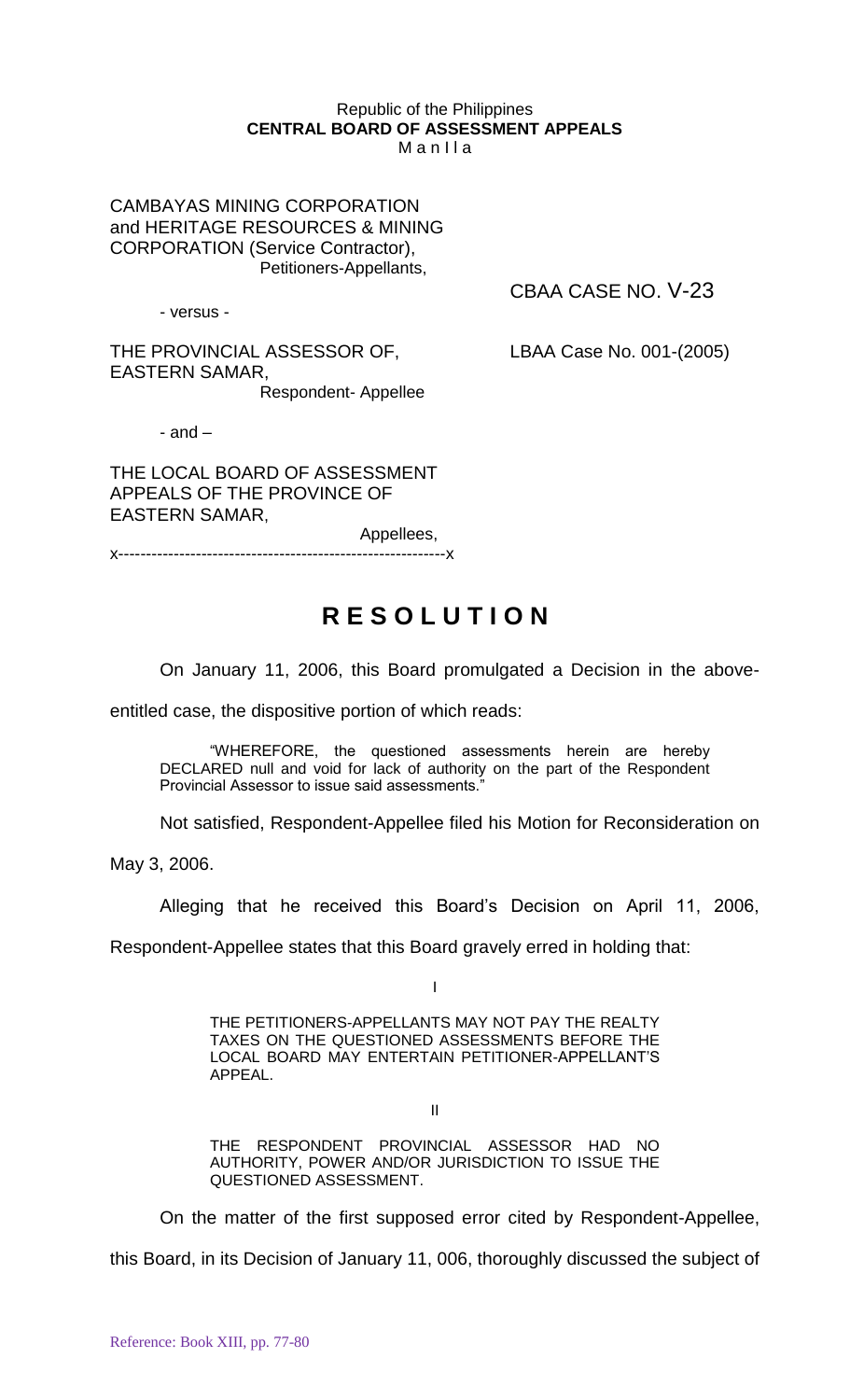whether or not Petitioners-Appellants should first pay the realty taxes as assessed by Respondent-Appellee before the Local Board may entertain Petitioners-Appellants appeal thereat. We feel, therefore, that it would be redundant for us to discuss the same matter here.

On the matter of the Respondent-Appellee's authority – or lack thereof – to issue the questioned assessments, the Provincial Assessor of Eastern Samar, through its Provincial Legal Officer, attached to the instant motion, as Annex "A" thereof, a machine copy of the "questioned legislative enactment" consisting of three hundred sixty (360) pages, excluding the Letter of Transmittal and the Table of Contents.

In reality, the said "legislative enactment" is nothing more than the Schedule of Fair Market Values transmitted by Respondent-Appellee to the Sangguniang Panlalawigan of Eastern Samar for enactment by ordinance of or by the latter.

It remains, therefore, that the provisions of Sections 212 and 218 of R.A. 7160, otherwise known as the Local Government Code of 1991, have not been complied with.

We sympathize with the plight of the Province of Eastern Samar but, needless to say, the law must be strictly observed. In *Reyes, et al. v. Almanzor, et al.* (G.R. No. L-49839-46), the Supreme Court said:

". . .The power to tax is an attribute of sovereignty. In fact, it is the strongest of the powers of government. But for all its plenitude, the power to tax is not unconfined as there are restrictions. Adversely affecting as it does property rights, both the due process and equal protection clauses of the Constitution may be invoked to invalidate in appropriate cases a revenue measure. If it were otherwise, then there would be truth to the 1903 dictum of Chief Justice Marshall that 'the power to tax includes the power to destroy.' The web of unreality spun from Marshall's famous dictum was brushed away by one stroke of Mr. Justice Home's pen, thus, 'the power to tax is not the power to destroy while this Court sits.' So it is in the Philippines.: (Sison, Jr. v. Ancheta, 130 SCRA 655 [1984]; Abelgas, Jr. v. Commissioner of Internal Revenue, 139 SCRA 439 [1985]).

WHEREFORE, premises considered, the instant Motion for

Reconsideration is hereby DENIED for lack of merit.

## SO ORDERED.

Manila, Philippines, February 14, 2007.